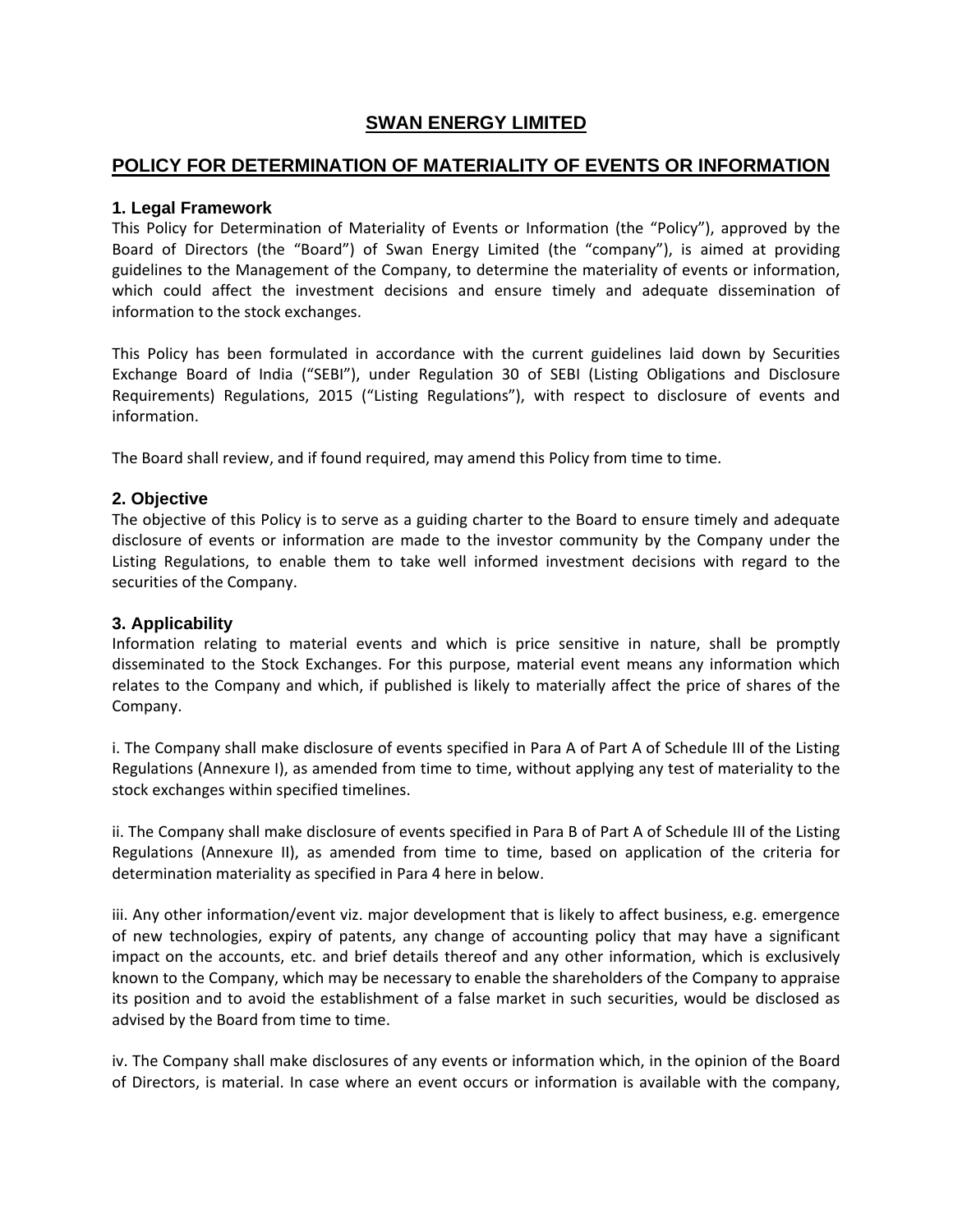which has not been indicated in sub-para i, ii and iii above, but which may have material effect on it, the Company would make adequate disclosures in regard thereof.

# **4. Criteria for determination of materiality of events / information**

The Company shall consider the following criteria for determination of materiality of event / information as stated in sub‐para ii and iii above:‐

a) the omission of an event or information, which is likely to result in discontinuity or alteration of event or information already available publicly; or

b) the omission of an event or information is likely to result in significant market reaction if the said omission came to light at a later date;

c) in case where the criteria specified in sub‐clauses (a) and (b) are not applicable, an event/information may be treated as being material if in the opinion of the Board of Directors of listed entity, the event / information is considered material.

Without prejudice to the generality of a, b and c above, the Company may make disclosures of event/information as specified by the Board from time to time.

## **5. Disclosure of material events / information**

The Company shall disclose to the stock exchanges of all events, specified in Para A of Part A of Schedule III or information as soon as reasonably possible and not later than 24 hours from the occurrence of the event/information. In the event the disclosure is made after 24 hours of occurrence of the event or information, the Company shall, along with such disclosures provide an explanation for such delay.

The disclosure with respect to events specified in sub-para 4 of Para A of Part A of Schedule III shall be made within thirty minutes of the conclusion of the board meeting.

The Company shall make disclosures updating the material developments pertaining to material events on a regular basis, till such time the event is resolved/closed, and to be disclosed to the stock exchanges with relevant explanations.

The Company shall also disclose all events or information with respect to subsidiaries which are material, if any, for the Company.

#### **6. Authorization for disclosures**

Following Key Managerial personnel (KMP) are jointly and/or severally authorized to determine materiality of an event/information and to make disclosures to stock exchanges. The contact details of these KMP shall be submitted to the Stock Exchanges and will also be disseminated on the website of the company.

| Sr. No. | <b>Name of KMP</b>             | <b>Contact Details (Email IDs)</b> |
|---------|--------------------------------|------------------------------------|
|         | Mr. Paresh V. Merchant         | paresh@swan.co.in                  |
|         | <b>Executive Director</b>      |                                    |
|         | Mr. Chetan K. Selarka          | chetan@swan.co.in                  |
|         | <b>Chief Financial officer</b> |                                    |
|         | Mr. Arun S. Agarwal            | arun@swan.co.in                    |
|         | <b>Company Secretary</b>       |                                    |

Contact number of the KMPs for the above purpose is +91 22 40587300.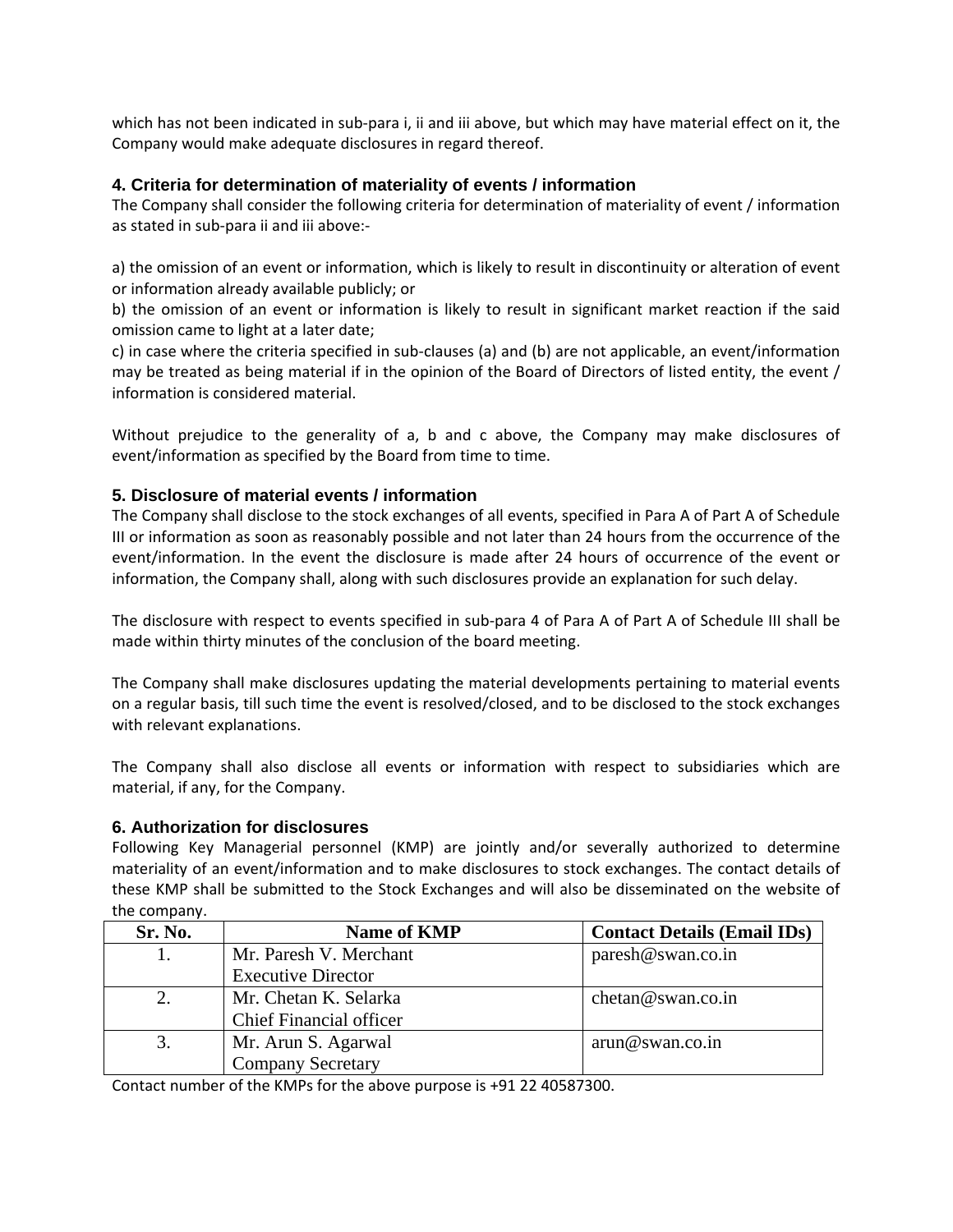## **7. Disclosure on the website of the Company**

All such events or information which has been disclosed to stock exchanges under the Listing Regulations shall be made available on the Company's website. Such events or information shall be placed on the website of the Company for a minimum period of five years. The Policy and the contact details of the persons authorized by the Board shall be available on the website of the Company.

#### **8. Amendment**

The Board of Directors of the Company reserves the right to amend or modify this Policy in whole or in part, as may be required, at any point of time.

**X-X-X-X-X**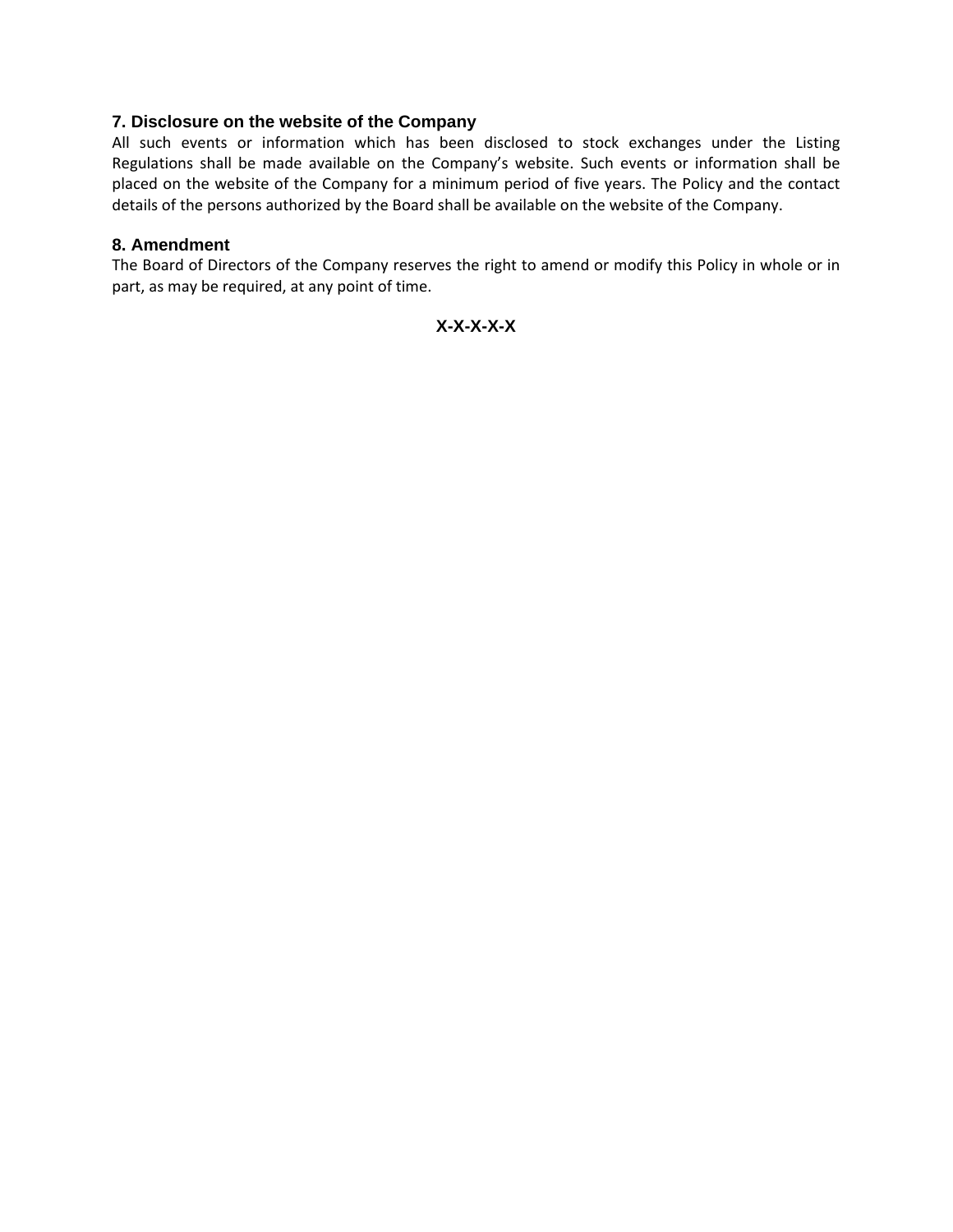# **ANNEXURE I:**

#### (PARA A OF PART A OF SCHEDULE III OF THE LISTING REGULATIONS):

#### **Events which shall be disclosed without any application of the guidelines for materiality as specified in sub‐regulation (4) of regulation (30):**

1. Acquisition(s) (including agreement to acquire), Scheme of Arrangement (amalgamation/ merger/ demerger/restructuring), or sale or disposal of any unit(s), division(s) or subsidiary of the listed entity or any other restructuring.

Explanation.‐ For the purpose of this sub‐para, the word 'acquisition' shall mean,‐

i. acquiring control, whether directly or indirectly; or,

ii. acquiring or agreeing to acquire shares or voting rights in, a company, whether directly or indirectly, such that ‐

a. the listed entity holds shares or voting rights aggregating to five per cent or more of the shares or voting rights in the said company, or;

b. there has been a change in holding from the last disclosure made under sub‐clause (a) of clause (ii) of the Explanation to this sub‐para and such change exceeds two per cent of the total shareholding or voting rights in the said company.

2. Issuance or forfeiture of securities, split or consolidation of shares, buyback of securities, any restriction on transferability of securities or alteration in terms or structure of existing securities including forfeiture, reissue of forfeited securities, alteration of calls, redemption of securities etc.

3. Revision in Rating(s).

4. Outcome of Meetings of the board of directors: The listed entity shall disclose to the Exchange(s), within 30 minutes of the closure of the meeting, held to consider the following:

a) dividends and/or cash bonuses recommended or declared or the decision to pass any dividend and the date on which dividend shall be paid/dispatched;

b) any cancellation of dividend with reasons thereof;

c) the decision on buyback of securities;

d) the decision with respect to fund raising proposed to be undertaken;

e) increase in capital by issue of bonus shares through capitalization including the date on which such bonus shares shall be credited/dispatched;

f) reissue of forfeited shares or securities, or the issue of shares or securities held in reserve for future issue or the creation in any form or manner of new shares or securities or any other rights, privileges or benefits to subscribe to;

g) short particulars of any other alterations of capital, including calls;

h) financial results;

i) decision on voluntary delisting by the listed entity from stock exchange(s).

5. Agreements (viz. shareholder agreement(s), joint venture agreement(s), family settlement agreement(s) (to the extent that it impacts management and control of the listed entity), agreement(s)/treaty(ies)/contract(s) with media companies) which are binding and not in normal course of business, revision(s) or amendment(s) and termination(s) thereof.

6. Fraud/defaults by promoter or key managerial personnel or by listed entity or arrest of key managerial personnel or promoter.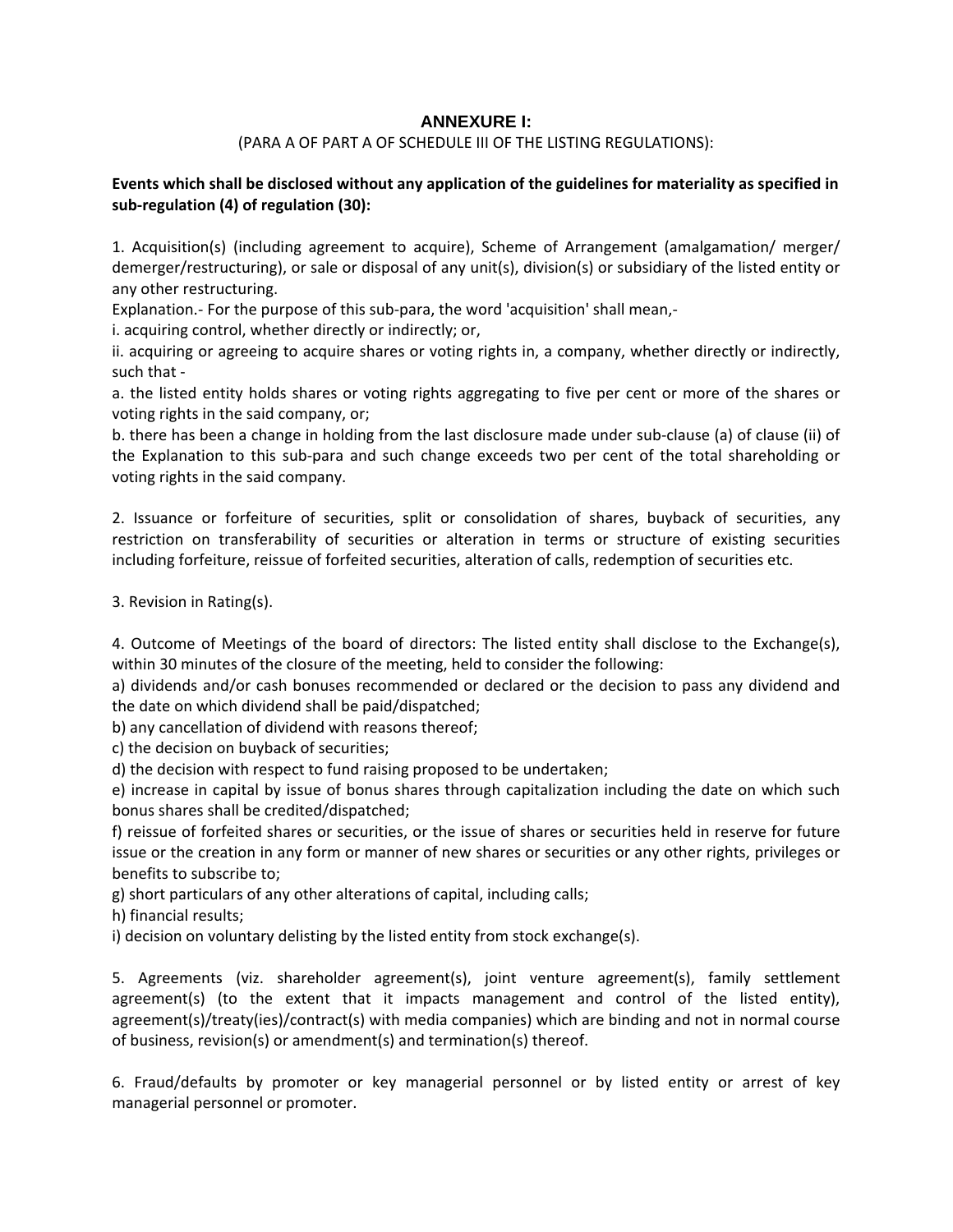7. Change in directors, key managerial personnel (Managing Director, Chief Executive Officer, Chief Financial Officer , Company Secretary etc.), Auditor and Compliance Officer.

8. Appointment or discontinuation of share transfer agent.

9. Corporate debt restructuring.

10. One time settlement with a bank.

11. Reference to BIFR and winding-up petition filed by any party / creditors.

12. Issuance of Notices, call letters, resolutions and circulars sent to shareholders, debenture holders or creditors or any class of them or advertised in the media by the listed entity.

13. Proceedings of Annual and extraordinary general meetings of the listed entity.

14. Amendments to memorandum and articles of association of listed entity, in brief.

15. Schedule of Analyst or institutional investor meet and presentations on financial results made by the listed entity to analysts or institutional investors.